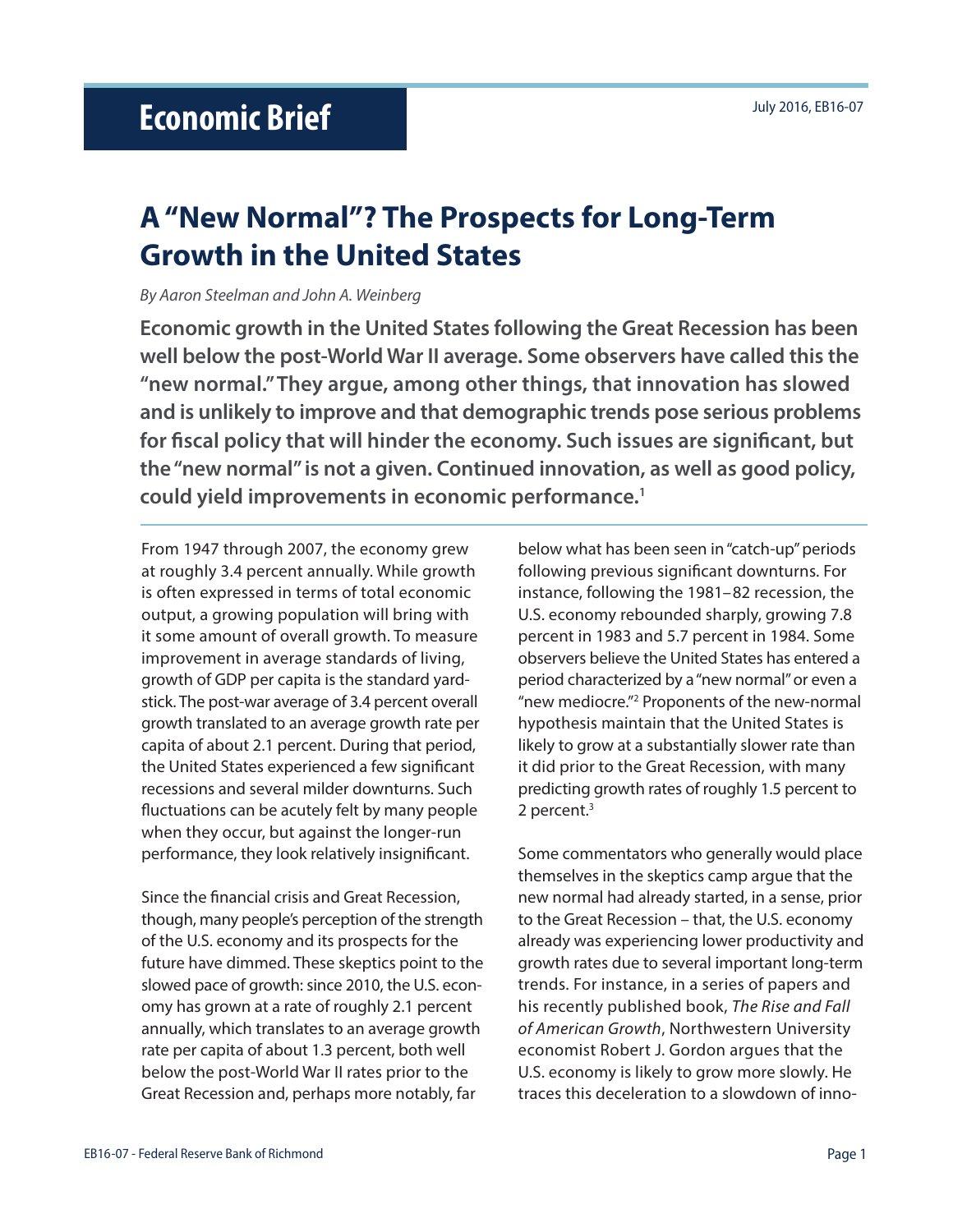vation that began around 1970, particularly compared with the middle of the 20th century.

Gordon describes the century following the Civil War as the period of great economic liberation, when a large portion of the United States was freed from "an unremitting daily grind of painful manual labor, household drudgery, darkness, isolation, and early death." What is more, these stark changes in Americans' way of life were broadly enjoyed, with virtually every American benefiting from the development of public waterworks, electricity, and antibiotics, and most seeing their workweeks become shorter and less physically onerous while their take-home pay increased. Leisure time and retirement, once abstract concepts, became the norm. As a result, Gordon dubs the period 1920-70 as the "Second Industrial Revolution" or "IR #2."

There has been innovation since 1970, Gordon concedes, but it can hardly be compared to IR #2. He argues that the effects of the digital revolution, or "IR #3," which started with innovations that can be traced to the late 1970s and early 1980s but did not produce major changes in the way business was done until the mid-1990s, have been "felt in a limited sphere of human activity, in contrast to IR #2, which changed everything." Moreover, the productivity gains produced by IR #3 were felt most acutely for only about a decade, with advances coming much more slowly since 2004.4

In addition to a slowing rate of innovation, Gordon argues that the U.S. economy faces four big headwinds. First, there's rising income inequality, which has reduced the share of economic gains going to the middle and working classes. Second, growth in educational attainment as measured by years of schooling completed has slowed and, among some parts of the population, decreased since 1970. In addition, the quality of primary and secondary education has become more stratified and the costs of higher education have increased. Such trends in education are themselves a contributor to the first headwind, growing income inequality. Third, the United States is experiencing significant demographic changes, most significantly many baby boomers are reaching traditional retirement age. That has reduced the number of hours worked per person. In addition, labor force participation among people who have not yet reached retirement age has dropped. Fourth, federal, state, and local governments face mounting debt, in large measure due to the aging of the population, as spending on "entitlement" programs, such as Social Security and Medicare, increases and pension obligations to public-sector employees grow. Gordon identifies two additional headwinds, which he thinks could be barriers to growth, though they are hard to quantify: "globalization," which could add to growing income inequality, and global warming and other environmental issues, which could require significant resources to address.<sup>5</sup>

#### **Accounting for Growth – The Neoclassical Model**

During the 1950s, economist Robert M. Solow of the Massachusetts Institute of Technology (MIT) developed what came to be known as either the "neoclassical growth model" or the "Solow growth model."<sup>6</sup> His model was quite elegant in its simplicity. Output was determined by three factors: capital, labor, and technology. That measure of technology was later dubbed the "Solow residual" or "total factor productivity" (TFP) and includes a variety of things beyond technological progress, strictly speaking. And the evolution of labor and technology was taken as given.

The model has an important implication for longrun per-capita growth: since capital suffers from diminishing returns, capital accumulation can drive growth only in the short run, and, with no technological improvements, per-capita output stagnates in the long run. So long-run growth (in output per worker) is due only to technological progress, or TFP, and that progress is exogenous, meaning it comes from forces outside the economic system. Early measurements done by Solow and others suggested that a very large share of growth was not driven by capital accumulation but by TFP. Indeed, Solow concluded that during the first part of the 20th century in the United States, about 80 percent of nonfarm output growth was due to TFP.<sup>7</sup>

A line of the neoclassical growth literature in the late 1960s attempted to better understand and measure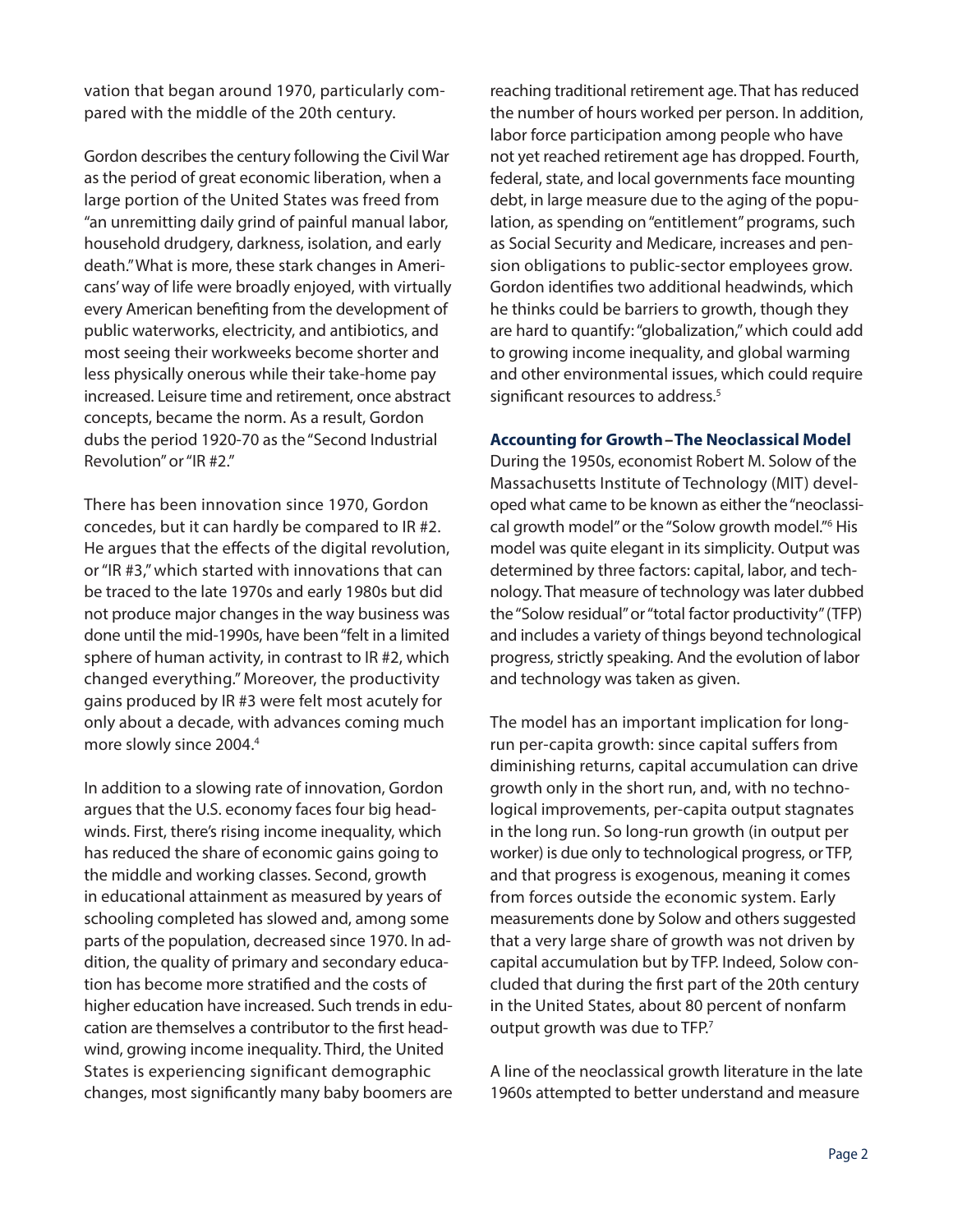the factors of production. As New York Fed economist Kevin J. Stiroh has put it, economists working in this period "sought to develop better measures of investment, capital, labor, and other omitted inputs in order to reduce the magnitude of the unexplained residual."8 That area of research enriched the neoclassical growth model and pioneering work was done by Dale W. Jorgenson and Zvi Griliches, then of the University of California, Berkeley and the University of Chicago, respectively.9

Growth theorists in the 1980s and 1990s built on the neoclassical model but changed an important assumption: in their models, technological growth was endogenous rather than exogenous. Endogenous technical change is change that is determined within the economic system, meaning that it is the consequence of the decisions and actions of people in the economy. Still, it is important to note that both neoclassical growth theorists and endogenous growth theorists focus on technology as one of the factors – if not the principal factor – driving long-run economic growth. Indeed, Harvard University economist Elhanan Helpman, a major contributor to the endogenous growth literature, notes that "there is convincing evidence that total factor productivity plays a major role" in accounting for cross-country variations in per-capita income and patterns of economic growth. But while careful growth accounting can help us understand the relative "contribution of inputs and the contribution of total factor productivity, it does not unveil the causes of economic growth."10

#### **Explaining Growth – The New Growth Theory**

Among the implications of the neoclassical growth model is that economic convergence between countries would occur over time, with poorer countries catching up with richer countries. However, that is not observed in the data. While the cross-country variation in per-capita wealth has been shrinking somewhat in recent decades, as some of the poorest countries in the world have made significant relative gains, there can be no doubt that the gap between what is generally considered the developed world and the developing world remains very large. This observation motivated economists Paul M. Romer, now of New York University, and Robert E. Lucas Jr.

of the University of Chicago to, as Romer has put it, "drop the two central assumptions of the neoclassical model: that technological change is exogenous and that the same technological opportunities are available in all countries in the world."11

Lucas argued that if the same technology were available everywhere, resources, such as human capital, would not tend to move from where they are scarce to where they are plentiful and substantial differences in the level and growth of income would not persist. Yet both things are true. Lucas' theory is that there are "external effects" of human capital. Economists had long argued that improvements in a worker's human capital had "internal effects" – meaning benefits from building human capital accrued to the worker (and perhaps his or her family). But Lucas, building on the work of sociologist and urban theorist Jane Jacobs, posited that there were spillover effects associated with human capital. As Lucas succinctly noted: "Most of what we know we learn from other people."<sup>12</sup>

Lucas' work was complementary to work being done by Romer in a series of papers at roughly the same time.13 At the heart of Romer's work is the importance of ideas and their role in innovation and productivity improvements, which he argues is the prime driver of economic growth.

Romer focuses on the technological change that arises because of intentional actions of people responding to market incentives. That is, technology advances because people seek to profit from new ways of producing goods and services. To be sure, there are some people who come up with technological breakthroughs without any commercial applications in mind. But even in those cases, those innovations spur related innovations that do have market value. In this regard, a country's institutions are crucial to providing the proper incentives for innovation and thus growth.

Particularly importantly, ideas are inherently nonrivalrous, meaning they can be used and built upon by multiple people simultaneously. Commenting on Romer's work, Stanford University economist Charles I.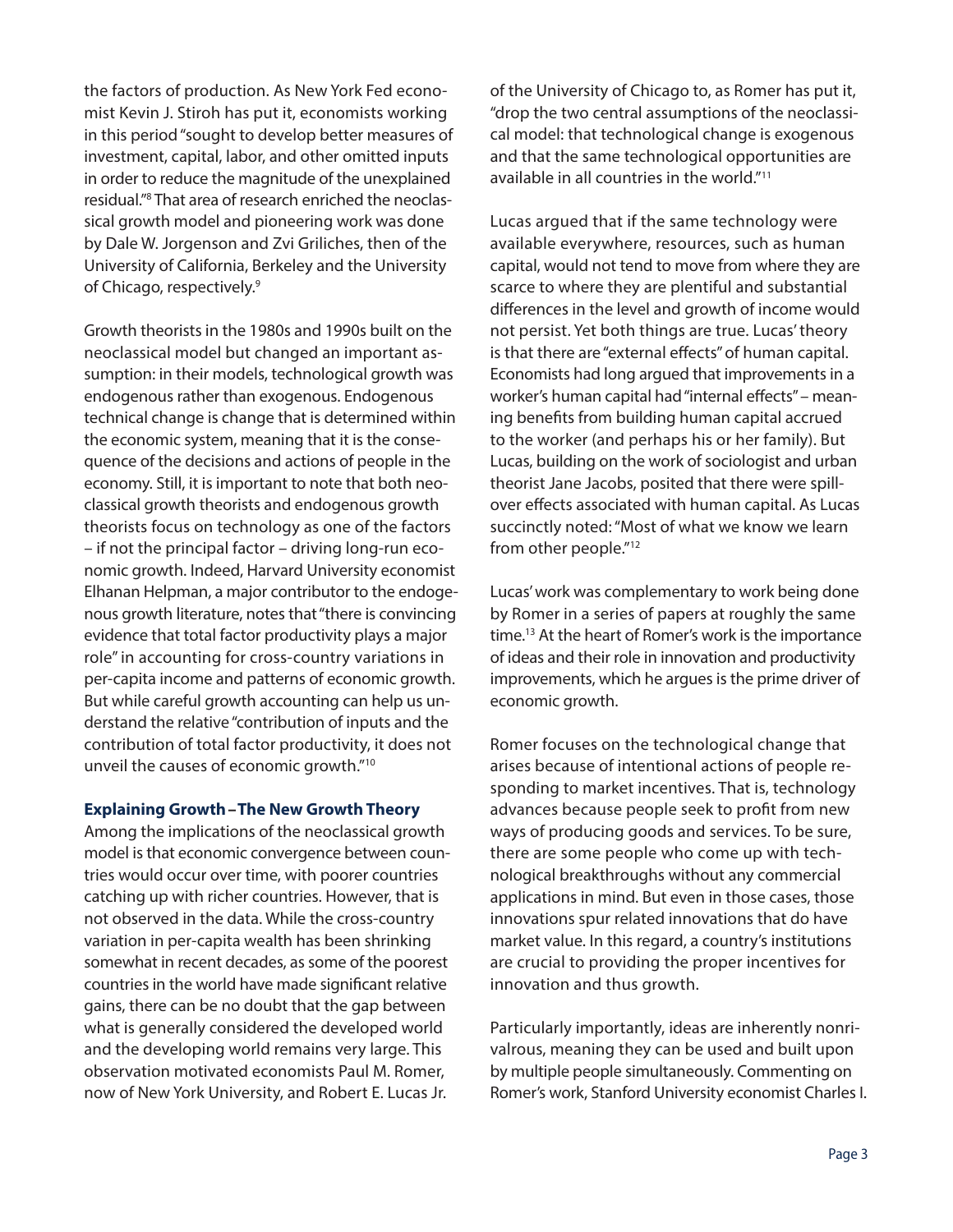Jones provides a useful example: "If you add one computer, you make one worker more productive. If you add a new idea – think of the computer code for the first spreadsheet or word processor or even the Internet itself – you can make any number of workers more productive."14 Moreover, in a world of relatively fast transmission of ideas across space, ideas are no longer country or region specific. They can be "imported" from any part of the world fairly easily and cheaply.

### **Thinking about the Future**

Given what we know from both theory and evidence, how should we evaluate the "new normal" hypothesis regarding sluggish future U.S. growth? Gordon presents a plausible outlook. It is true that TFP growth associated with the digital revolution – or, as he puts it, IR #3 – appears to have been relatively short lived relative to TFP growth associated with IR #1 and IR #2. His interpretation for the rise from 1994 to 2004 and the drop thereafter is fairly straightforward: the introduction of the personal computer in the 1980s did not generate major productivity gains until the "invention of the Internet, web browsing, search engines, and e-commerce produced a pervasive change in every aspect of business practice." However, those changes have largely been exploited, and we are unlikely to see major additional changes from those technologies – and the prospect for new technological development that was as revolutionary as what we saw in the middle of the 20th century is unlikely. Yes, we will see more ingenuous apps for our mobile devices but, as he frequently quips in public lectures, "What would you rather have: your iPhone or indoor plumbing?"

Arguably the biggest problem with Gordon's analysis is that trying to predict the future is inevitably fraught with trouble. That is true in nearly every aspect of life. But it is perhaps particularly true when it comes to predicting innovation, which as we know comes in fits and starts.

Gordon's colleague at Northwestern, economic historian Joel Mokyr, argues that there are many areas of science in which significant discoveries seem promising, among them molecular microbiology, astronomy, nanochemistry, and genetic engineering. And

while it is true that there is no guarantee that better science will generate improved technology, "there is one reason to believe that in the near future it will do so better and more efficiently than ever before. The reason is access." In other words, searching for vast amounts of information has become fast, easy, and nearly costless. Not only is the era of "Big Data" here but the ability to parse through the most arcane of data is no longer burdensome for people working on the frontiers of knowledge.

Similarly, MIT economist Daron Acemoglu writes: "[T]he macropicture is clear: there is little evidence we are running out of innovations. This is not only because there are literally millions of ideas that can be recombined into new ones to generate new processes and products, but also because every innovation poses new problems and opens the way for yet more innovations." In addition, he argues that in societies with good governance, market signals are sent to innovators to guide their work toward areas where societal benefits are large. As an example, he points to the U.S. pharmaceutical industry, where the production of drugs aimed to address problems faced by aging baby boomers has increased and the quality has improved.15

What's more, even if we accept Gordon's hypothesis that technological growth is slowing and is likely to remain sluggish, as measured by TFP, that doesn't necessarily mean that we should discount the importance of recent innovations to human well-being. Princeton University economist Angus Deaton has made this point in an elegant essay that is worth quoting at length:

I … challenge the proposition that the information revolution and its associated devices do little for human well-being. Many have documented the importance of spending time and socializing with friends and family, but this is exactly the feature of everyday life that the new communication methods work to enhance. All of us can remain in touch with our children and friends throughout every day, videoconferencing is essentially free, and we can cultivate close relationships with people who live thousands of miles away. When my parents said good-bye to relatives and friends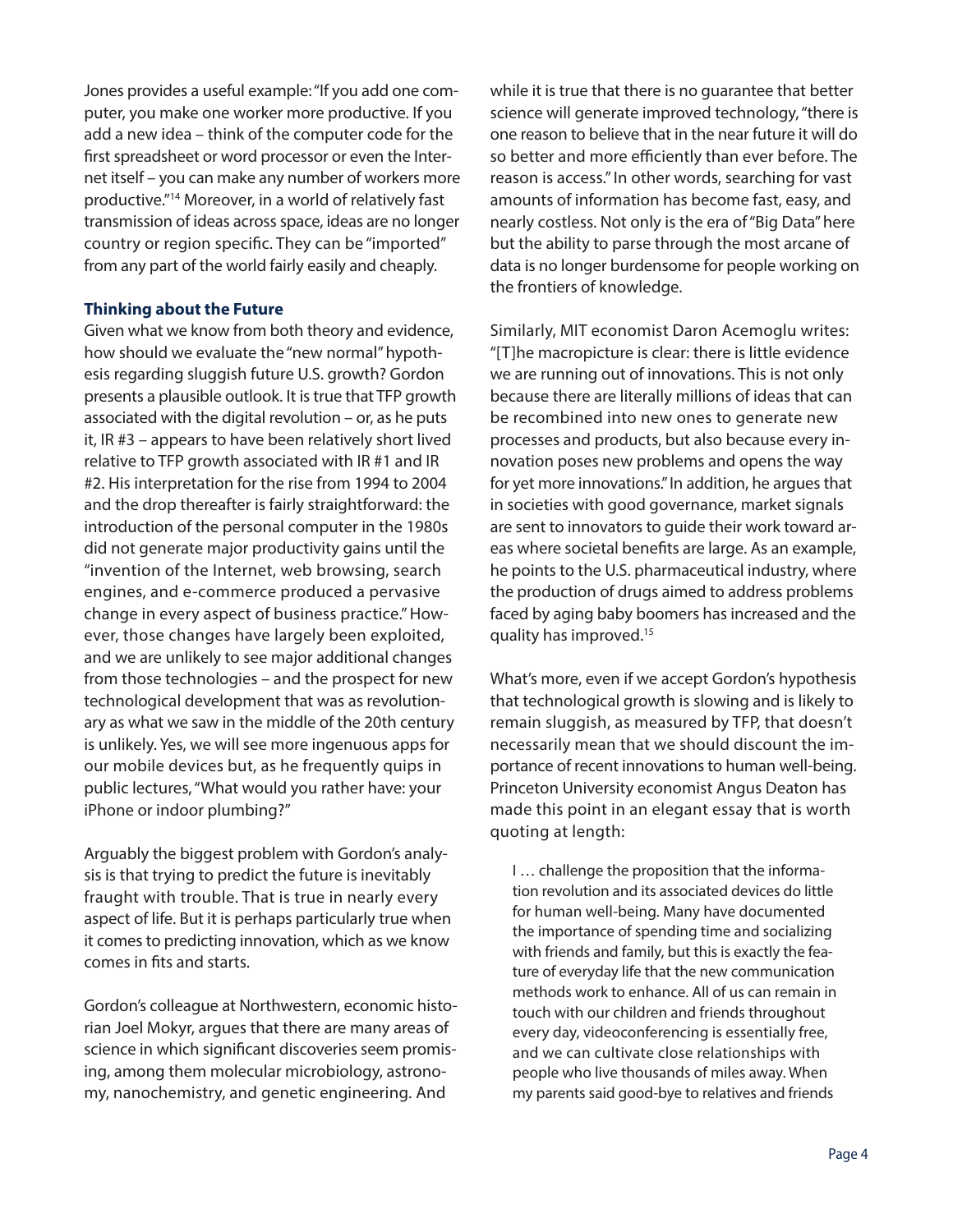who left Scotland to look for better lives in Canada and Australia, they never expected to see or talk to them again, except perhaps for a brief and astronomically expensive phone call when someone died. Today, we often do not even know where people are physically located when we work with them, talk to them, or play with them. We can also enjoy the great human achievements of the past and the present, cheaply accessing literature, music, and movies at any time and in any place. That these joys are not captured in growth statistics tells us about the growth statistics, not about the technology. If they are belittled by those who do not use them, it tells us only to pay no attention to those who purport to use their own preference to pass judgments on the pleasures of others.<sup>16</sup>

On balance, there is reason to be sanguine about the prospects for future technological innovation. There is also reason to celebrate recent innovations that may not immediately appear as fundamentally transforming as, say, the development and widespread use of automobiles during the middle part of the 20th century, but that have nonetheless brought great gains to millions of Americans and billions of people worldwide, gains that arguably are not fully captured in many standard measures of well-being. It would be rash to attempt to predict with precision the pace at which future innovation will take place or how important those innovations will be, but it would also be premature to say that America's best days are behind us and that future generations will not live much better than we do today. In the next section, we raise several policy issues that might be addressed to help provide an environment in which innovation can continue to occur and economic growth can be robust. We acknowledge that some of these ideas may be difficult to achieve politically and that some could have adverse economic consequences for segments of the population. Insofar as the latter is true, policymakers may wish to consider ways to compensate those who are made worse off.

#### **Implications for Policy**

Perhaps the first thing that policymakers ought to acknowledge when confronting policy issues aimed at boosting innovation and economic growth is that there are factors related to long-term economic

growth that are largely beyond their control. One of them is the domestic birth rate. A fact that seems to hold true across nearly all countries is that as they get richer, the fertility rate declines. In 2013, University of Chicago economist Gary S. Becker estimated that more than 80 countries have fewer births annually than are required to replace the number of individuals who die each year, including China, Japan, Russia, Canada, and every country in Western Europe.17 In the United States, the fertility rate was only slightly above the replacement rate. The United Nations predicts that many of these countries will have smaller populations in 2050 than they do today.<sup>18</sup>

Such trends have significant economic implications. As noted earlier, Gordon argues that demographic trends are one of the four major "headwinds" that the U.S. economy faces. In particular, the declining fertility rate (accompanied by lower overall labor force participation) will make it more difficult to fund entitlement programs such as Social Security and Medicare, which depend on payroll taxes to distribute benefits.

In the neoclassical model, declining population has a very clear and direct effect on output. As the amount of labor falls, so does output. In endogenous growth models, population has the same direct effect on labor input, but many also feature an indirect effect. Growth in such models is largely a function of ideas and the more people in a country, the more ideas they will create. As Charles Jones argues:

First, just as the total output of any good depends on the total number of workers producing the good, more researchers produce more ideas. A larger population means more Mozarts and Newtons, and more Wright brothers, Sam Waltons, and William Shockleys. Second, the nonrivalry of knowledge means that per capita output depends on the total stock of ideas, not on ideas per person. Each person in the economy benefits from the new ideas created by the Isaac Newtons and William Shockleys of the world, and this benefit is not degraded by the presence of a larger population.19

So how might policymakers address the issue of declining fertility rates in the United States? As noted above, this seems to be an issue that is largely out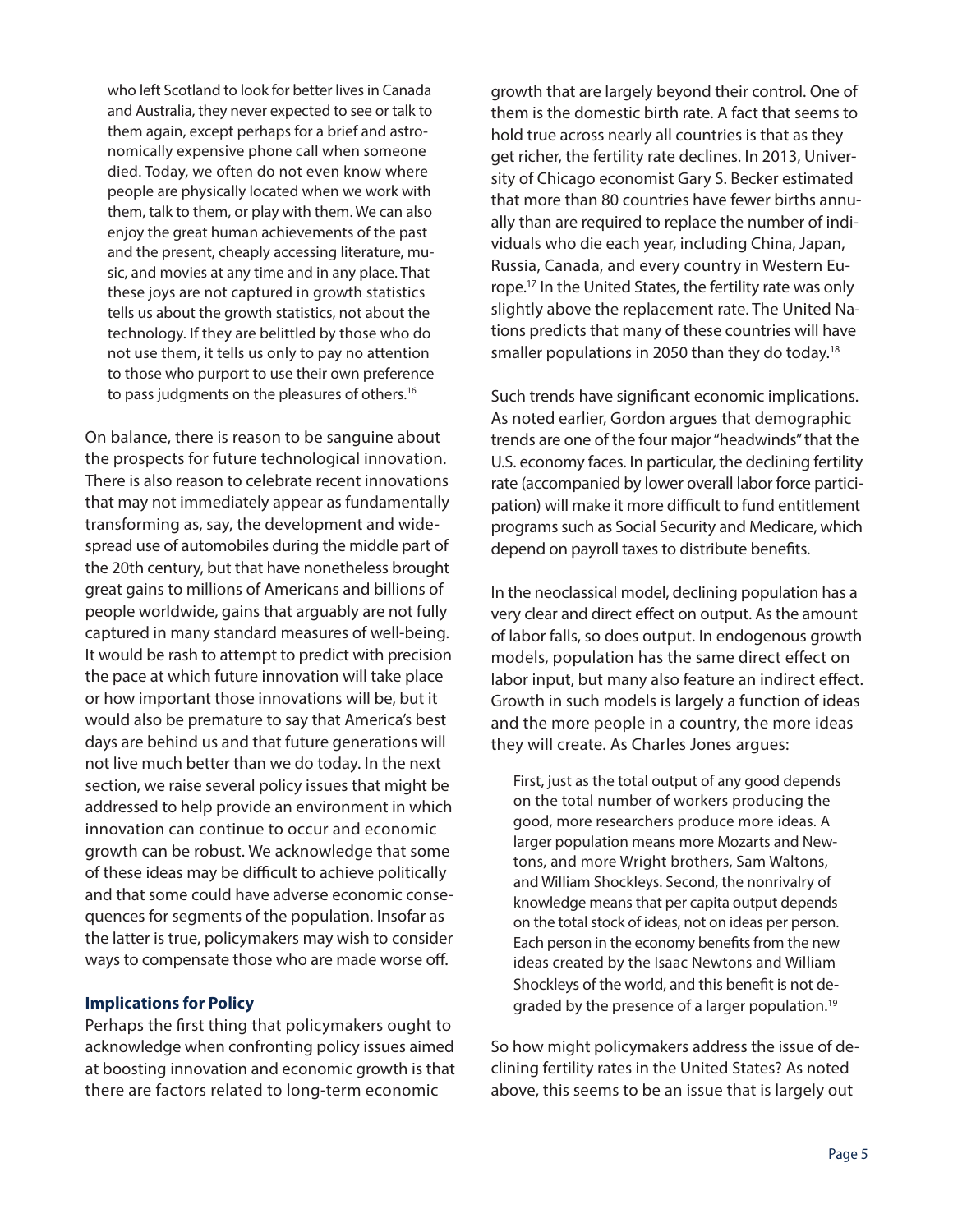of their control, at least directly. One could imagine schemes that would subsidize births but, as Becker, who viewed population growth as a net positive, argued, those programs could be expensive and hard to administer. An obvious alternative to domestic population growth is to look abroad and effectively import ideas through more liberalized immigration policies. Consistent with Lucas' theory of economic growth, people can be more productive when placed in close proximity to others, jointly working on projects, than in isolation, though arguably the importance of proximity has declined somewhat as long-distance communication has improved and become cheaper. Policies that would increase the level of skills by making it easier for workers to come to the United States would benefit the immigrants themselves and native-born Americans, on average.

Closely tied to the issue of immigration is that of trade. At least since Adam Smith published *The Wealth of Nations* in 1776, economists have been generally supportive of liberal trade policies. Such policies permit countries to specialize in the production of goods where they have a comparative advantage, as classical economist David Ricardo noted, leading to an increase in output per worker. But Romer points out that the benefits of trade extend beyond increasing the efficiency of the production of goods that already exist. Trade also introduces new or improved types of goods and services from abroad.20

Similarly, economists Gene Grossman of Princeton University and Elhanan Helpman of Harvard University posit a theory of integration and growth, where trade may help the process of technological dissemination if foreign exporters suggest ways that their goods can be used more productively or foreign importers indicate how local products can be made more attractive to consumers in their country. In addition, exposure to international competition may mitigate redundancy in industrial research. Thus, policymakers ought to be wary of imposing barriers that would impede such transactions and make most people worse off than they otherwise would be.<sup>21</sup>

Education is also clearly important to the future of economic growth in the United States. In particular, it appears that there are significant returns to early childhood education. Skills that are acquired early in life tend to build on each other over time.<sup>22</sup> Relatedly, we ought to take a broad view of what we mean by the term "skills." Some skills may not be easily measurable through standardized tests but seem to have important long-run effects. For instance, noncognitive skills such as following instructions, patience, and work ethic can lay the foundation for mastering more complex cognitive skills later in life.23

The cumulative effects of economic regulation appear to be exerting a drag on the U.S. economy. While some regulations – for instance, those that require firms to effectively internalize the costs they impose on others – arguably promote both efficiency and equity, many regulations serve little aggregate economic purpose but instead deliver concentrated benefits for certain groups, often by helping to protect them from competition. Gordon dubs these barriers to entry as "regressive regulation" and identifies excessive monopoly privileges granted under intellectual property law, protection of incumbent service providers through occupational licensing, and artificial scarcity through land-use regulation as areas ripe for reform.<sup>24</sup>

In sum, there can be little doubt that the U.S. economy does face some significant challenges. However, the "new normal" is far from a given. The prospects for continued innovation that improves measured as well as unmeasured standards of living remain stronger than the skeptics maintain. And there are policy areas that, if addressed thoughtfully, likely could yield improvement in economic performance and human welfare. It might be hard for many people to imagine the U.S. economy growing like it did in, say, the 1950s, but how many Americans in 1930 would have thought that the rest of the 20th century would have produced such massive gains for such a huge swath of the population?

Aaron Steelman is director of publications and John A. Weinberg is senior vice president and special advisor to the president at the Federal Reserve Bank of Richmond.